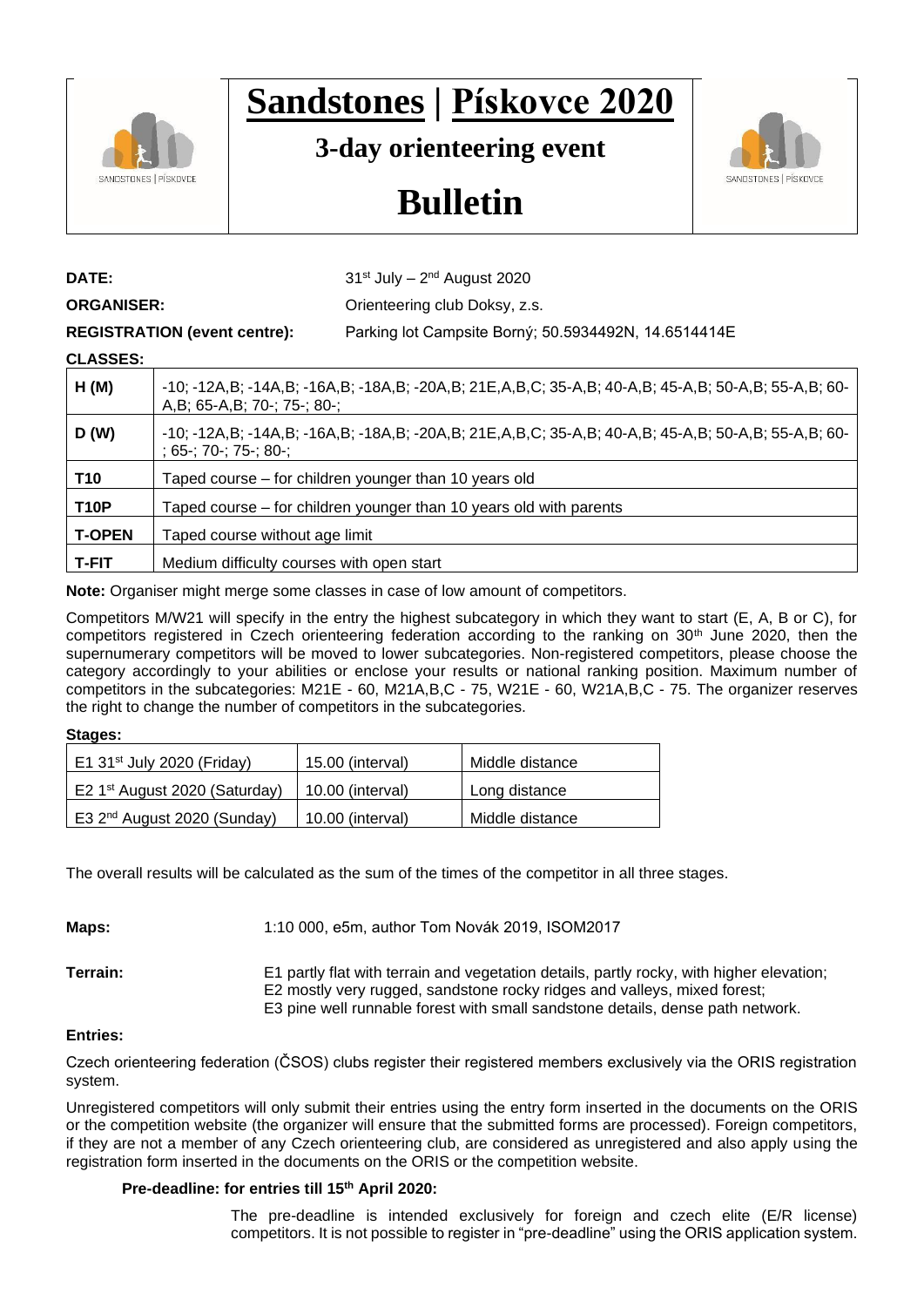The completed form must be sent to p.kostejn@seznam.cz. Registration of unregistered/foreign competitors is accepted after the payment.

#### **Regular deadline: from 20th April 2020 till 15th May 2020**

- **Registered ČSOS competitors:** clubs register their members exclusively via the ORIS entry system. The entry system will be open on 20<sup>th</sup> April 2020 at 6:30 am and closed 15<sup>th</sup> May 2020 at 11:59 pm or after the limit of 1000 competitors has been met (pre-deadline and unregistered competitors are included in the limit). In ORIS, the limit for entries will be adjusted according to the number of entries of unregistered / foreign competitors, or in case we will be able to negotiate an increase in the number of competitors**.**
- **Unregistered athletes in ČSOS:** Unregistered athletes can only make the entry using the form enclosed in the documents on ORIS or the competition website. The completed form must be sent to p.kostejn@seznam.cz. Registration of unregistered competitors is accepted after the payment.

#### **Entry fees:**

The entry fee is different whether the competitor is registered in the Czech federation club or not (higher administrative demands).

| <b>CLASSES</b>                      | <b>PRE-DEADLINE + REGULAR</b><br><b>DEADLINE</b> | <b>ENTRY AFTER 15TH MAY</b>      |  |
|-------------------------------------|--------------------------------------------------|----------------------------------|--|
|                                     | <b>REGISTERED / UNREGISTERED</b>                 | <b>REGISTERED / UNREGISTERED</b> |  |
| T10, T10P, T-OPEN, HD -14,<br>HD70- | 500/800 CZK                                      | 1000/1500 CZK                    |  |
| <b>HD16-65, T-FIT</b>               | 700/1000 CZK                                     | 1000/1500 CZK                    |  |

The entry fee is for a 3-stage package including parking fee and transportation to E1. It is not possible to apply for individual stages only. The individual stages cannot be transferred to another competitor. Entries after the deadline and in the event centre are possible only in case of unreached limit of competitors and according to the possibilities of the organizer.

SI-chip can be rented for 50, -CZK / person, state in the application form. In case of loss or non-return, a refund of 800 CZK will be required. Unregistered will pay a refundable deposit of 800 CZK / chip, which will be returned after the race.

#### **Payments:**

Unregistered/foreign competitors must pay before submitting the completed application form. Payment will be made to bank account 903779369/0800 (IBAN: CZ39 0800 0000 0009 0377 9369; BIC (SWIFT): GIBACZPX), VS in the form 7DDMMYYYY (payment date).

Registered competitors in ČSOS will make a payment by 30th June 2020 to bank account 903779369/0800, VS in the form 9XXXX, where XXXX is the club number according to the ČSOS 2020 directory, note the abbreviation of the club, the organizer may ask for confirmation of the payment at the registration desk..

#### **Cancellation:**

|                         | $\checkmark$<br>✓ | delivered by 15th May 2020 will be returned 100% of entry fee;<br>delivered by 30th June 2020 will be returned 50% of entry fee; | Delivered after 30th June 2020 the entry fee will not be returned.                                                                                                                                                        |  |  |
|-------------------------|-------------------|----------------------------------------------------------------------------------------------------------------------------------|---------------------------------------------------------------------------------------------------------------------------------------------------------------------------------------------------------------------------|--|--|
| <b>Presentation:</b>    |                   | $9:30$ am                                                                                                                        | Friday $31st$ July from 11 am till 1 pm in the event centre, other days from 8:30 am till                                                                                                                                 |  |  |
| Information:            |                   |                                                                                                                                  | More information about the races can be found on competition website (sandstones.ok-<br>doksy.cz/), further questions please send to e-mail p.kostejn@seznam.cz,                                                          |  |  |
| <b>Punching system:</b> |                   |                                                                                                                                  | SPORTident, readout in the competition centre, SI system units will NOT be set to<br>BEACON non-contact mode; in case of a malfunction of the SI unit, the competitor must<br>mechanically punch the R-fields in the map; |  |  |
| <b>Regulation:</b>      |                   | for 2020.                                                                                                                        | In accordance with the valid Czech federation orienteering rules and their regulations                                                                                                                                    |  |  |
| <b>Main officials:</b>  |                   | director:<br>main referee:<br>course setters:                                                                                    | Pavel Koštejn<br>Daniel Novák R3<br>E1-Jakub Škoda, E2-Tom Novák, E3-Matouš Fürst                                                                                                                                         |  |  |
| Parking:                |                   | transport by own vehicles will not be possible.                                                                                  | Parking fee for the participants is included in the entry fee and will be organized by the<br>organizers. The entry fee also includes the obligatory bus transport for the first stage,                                   |  |  |